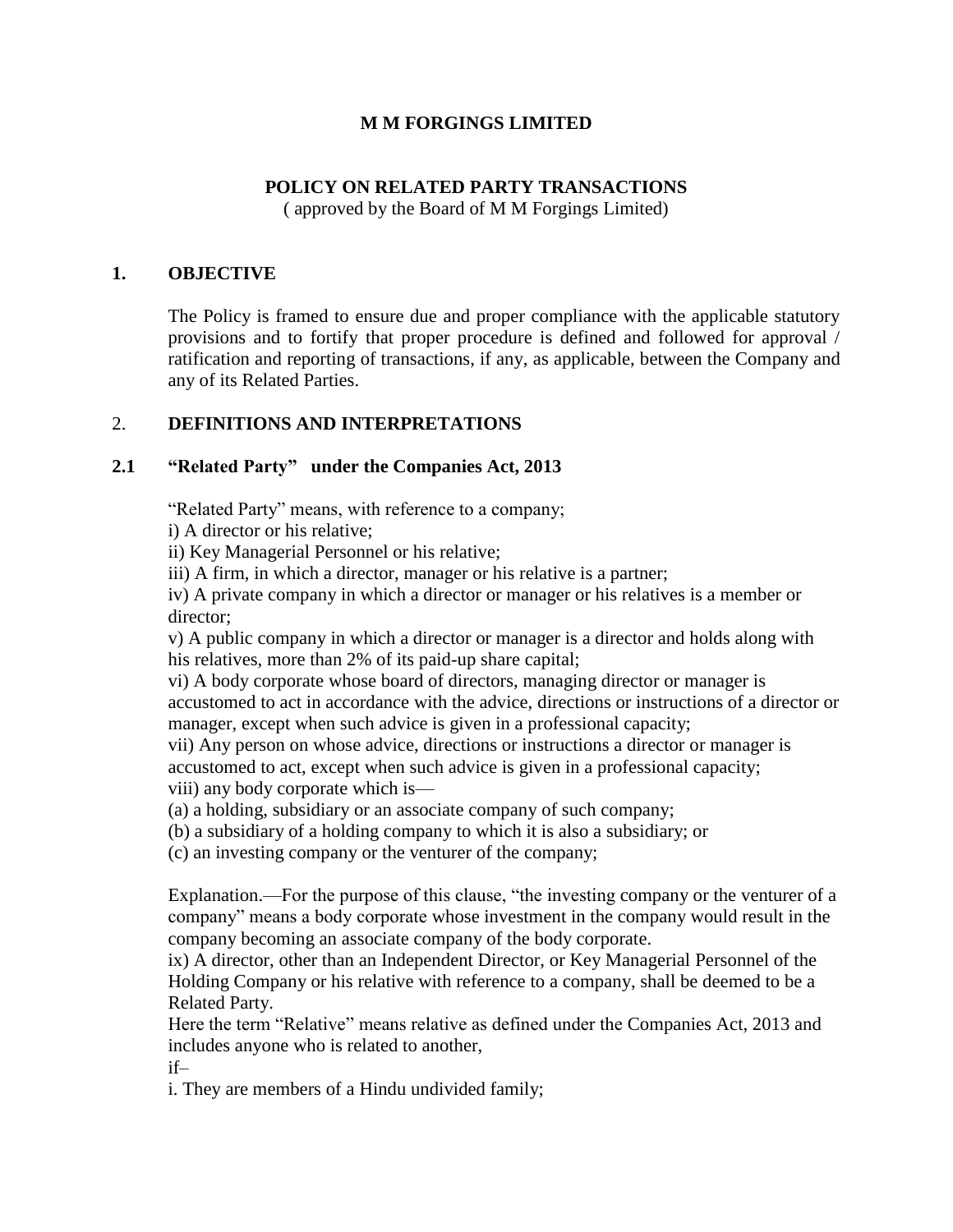ii. They are husband and wife; or iii. One person is related to another in the following manner, namely: (a) Father (including step-father) (b) Mother (including step-mother) (c) Son (including step-son) (d) Son's wife (e) Daughter (f) Daughter's husband (g) Brother (including step-brother) (h) Sister (including step-sister)

# **Related Party" as per Listing Regulations**

"Related Party" means a related party as defined under sub-section (76) of section 2 of the Companies Act, 2013 or under the applicable accounting standards:

Provided that:

(a) any person or entity forming part of the promoter or promoter group of the listed entity; or (b) any person or entity, holding equity shares of twenty percent or more in the listed entity either directly or on a beneficial interest basis as provided under section 89 of the Companies Act, 2013, at any time, during the immediate preceding financial year; shall be deemed to be a related party.

#### **Related Party As per Indian Accounting Standard (Ind AS) 24**

A "Related Party*"* is a person or entity that is related to the entity that is preparing its financial statements (in this Standard referred to as the 'reporting entity').

(a) A person or a close member of that person's family is related to a reporting entity if that person:

(i) has control or joint control of the reporting entity;

(ii) has significant influence over the reporting entity; or

(iii) is a member of the key management personnel of the reporting entity or of a parent of the reporting entity.

(b) An entity is related to a reporting entity if any of the following conditions applies:

(i) The entity and the reporting entity are members of the same group (which means that each parent, subsidiary and fellow subsidiary is related to the others).

(ii) One entity is an associate or joint venture of the other entity (or an associate or joint venture of a member of a group of which the other entity is a member).

(iii) Both entities are joint ventures of the same third party.

(iv) One entity is a joint venture of a third entity and the other entity is an associate of the third entity.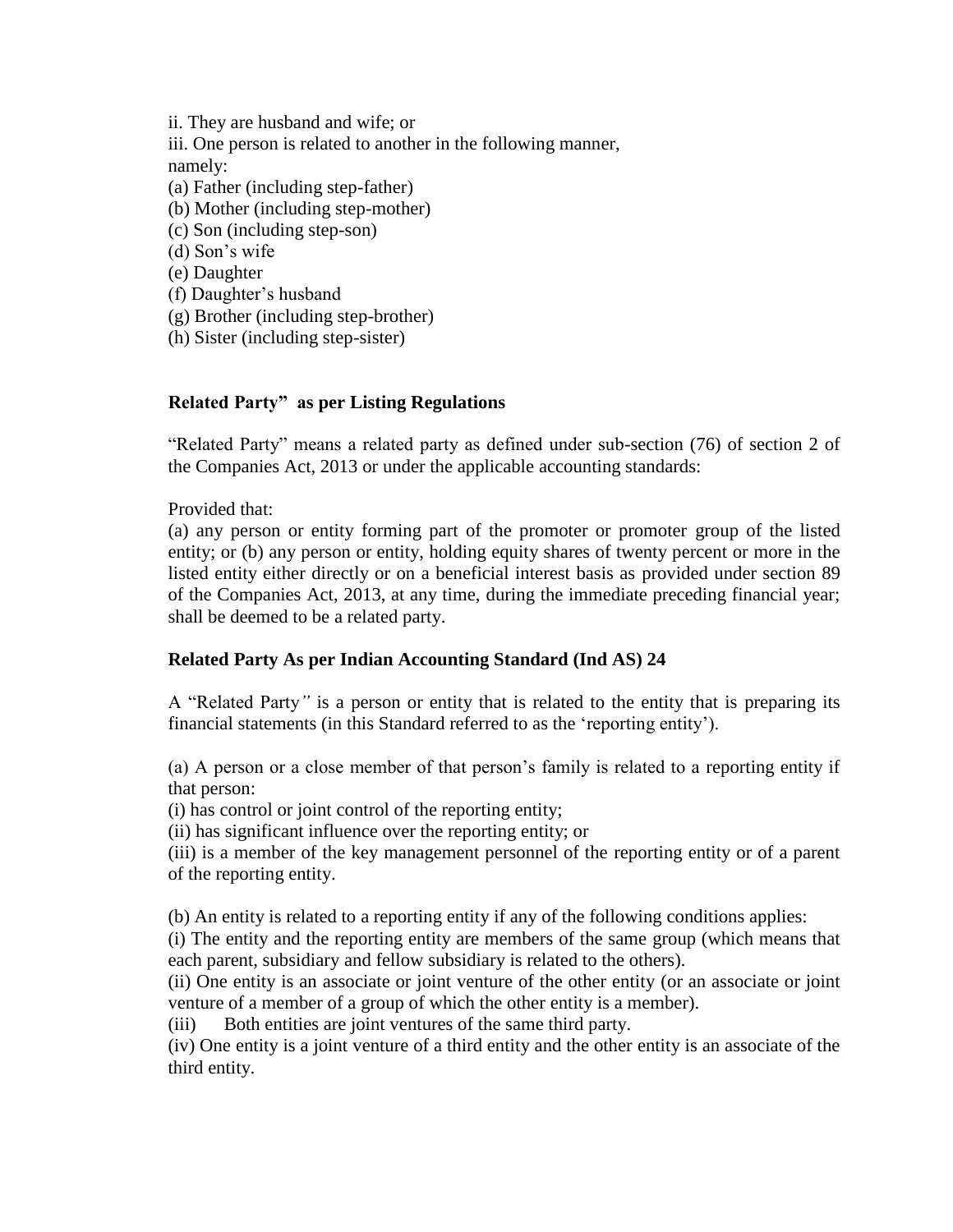(v) The entity is a post-employment benefit plan for the benefit of employees of either the reporting entity or an entity related to the reporting entity. If the reporting entity is itself such a plan, the sponsoring employers are also related to the reporting entity.

(vi) The entity is controlled or jointly controlled by a person identified in (a).

(vii) A person identified in (a)(i) has significant influence over the entity or is a member of the key management personnel of the entity (or of a parent of the entity).

(viii) The entity, or any member of a group of which it is a part, provides key management personnel services to the reporting entity or to the parent of the reporting entity.

#### **2.2 "Related Party Transactions" (RPT) Under the Companies Act, 2013**

Any contract or arrangement with respect to the following shall be considered as a Related Party Transactions (RPTs):sale, purchase or supply of any goods or materials; ii) selling or otherwise disposing of, or buying, property of any kind;

iii) leasing of property of any kind;

iv) availing or rendering of any services;

v) appointment of any agent for purchase or sale of goods, materials, services or property; vi) such related party's appointment to any office or place of profit in the company, its subsidiary company or associate company; and

vii) underwriting the subscription of any securities or derivatives thereof of the Company. Notwithstanding the foregoing, the following shall not be deemed RPTs:

i) Any transaction which is in the ordinary course of business and on an arms' length basis as determined in terms of this Policy.

ii) Any other exception which is consistent with the Applicable Laws, including any rules or regulations made thereunder.

#### **As per Listing Regulations**

A "Related Party Transaction" means a transaction involving a transfer of resources, services or obligations between:

(i) a listed entity or any of its subsidiaries on one hand and a related party of the listed entity or any of its subsidiaries on the other hand; or

(ii) a listed entity or any of its subsidiaries on one hand, and any other person or entity on the other hand, the purpose and effect of which is to benefit a related party of the listed entity or any of its subsidiaries;

regardless of whether a price is charged and a "transaction" with a related party shall be construed to include a single transaction or a group of transactions in a contract:

#### **2.3 "Material Modification in Related Party Transaction"**

"Material modification in a related party transaction" means any modification related to change in price, tenure, delivery schedule, non-statutory obligations, terms and conditions or short closure of any contract or arrangement with related party.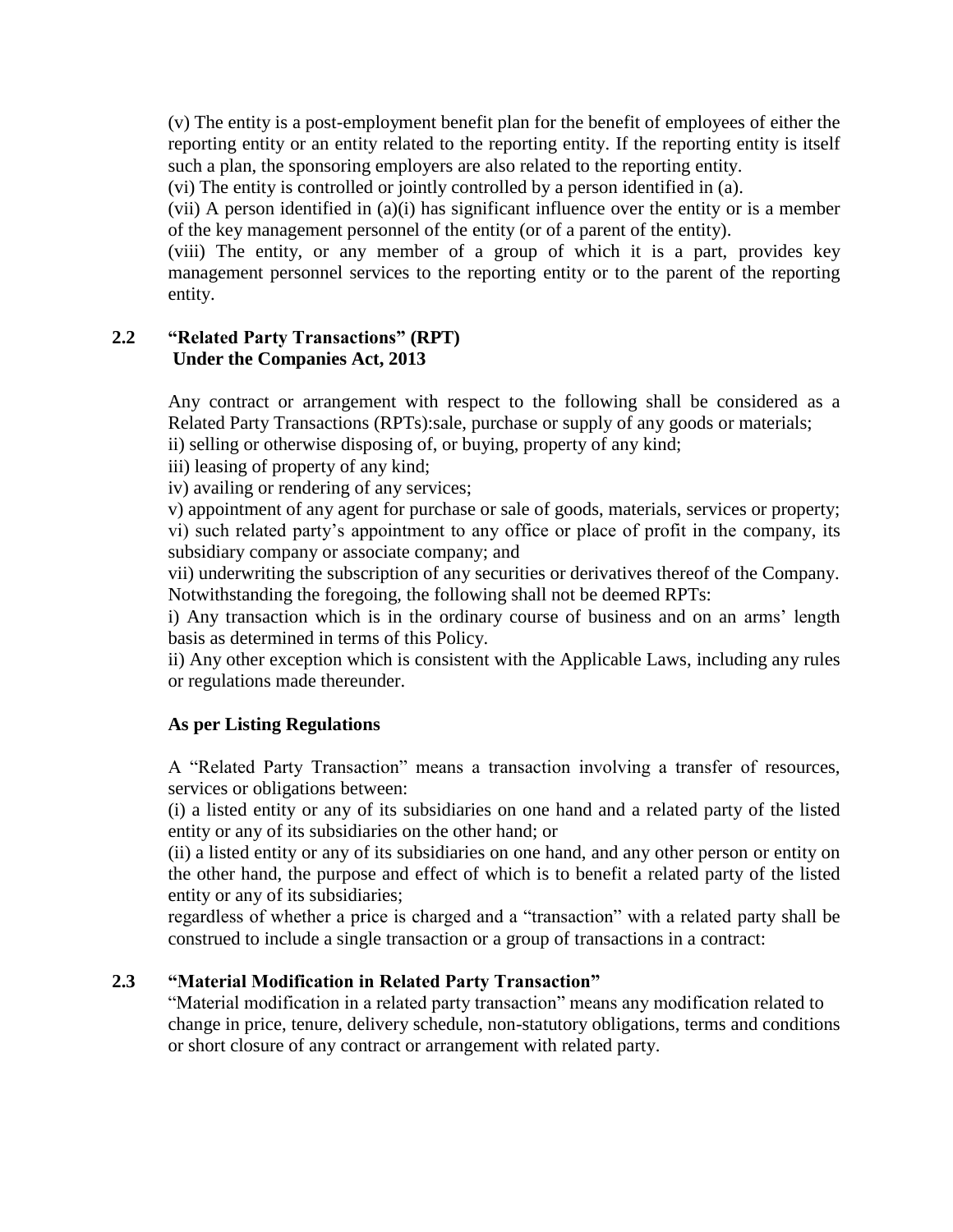### **2.4 "Material Related Party Transactions"**

Following transactions with a Related Party shall be construed as Material Related Party Transactions:

| S.No.          | <b>Transaction or contract or</b>   | Limits                                                                                |
|----------------|-------------------------------------|---------------------------------------------------------------------------------------|
|                | arrangements for                    |                                                                                       |
| $\mathbf{1}$   | Sale, purchases or supply of any    | Amounting to Rupees 1000 Crore or                                                     |
|                | goods or materials, directly or     | 10% of the turnover of the Company,                                                   |
|                | through appointment of agent        | whichever is lower.                                                                   |
| $\overline{2}$ | Leasing of property of any kind     |                                                                                       |
|                |                                     | Explanation: The above limit<br><i>is</i>                                             |
| 3              | Availing or rendering of<br>any     | applicable for the transaction<br><b>or</b><br>transactions to be entered into either |
|                | services, directly or through       | individually or taken together with the                                               |
|                | appointment of agent                | previous transactions during a                                                        |
|                |                                     | financial year.                                                                       |
| 4              | Selling or otherwise disposing of,  | Amounting to Rupees 1000 Crore or                                                     |
|                | or buying property of any kind,     | 10% of the net worth or 10% of the                                                    |
|                | directly or through appointment of  | turnover of the Company, whichever is                                                 |
|                | agent                               | lower.                                                                                |
|                |                                     |                                                                                       |
|                |                                     | Explanation: The above limit<br>is<br>applicable for the transaction<br>or            |
|                |                                     | transactions to be entered into either                                                |
|                |                                     | individually or taken together with the                                               |
|                |                                     | previous transactions during a financial                                              |
|                |                                     | year.                                                                                 |
| 5              | Appointment of a Related Party      | Where monthly remuneration exceeds                                                    |
|                | to any office or place of profit in | Rs. 2,50,000.                                                                         |
|                | Company, its Subsidiary<br>the      |                                                                                       |
|                | <b>Company or Associate Company</b> |                                                                                       |
|                |                                     |                                                                                       |

Annual turnover and net worth referred above shall be computed as per audited financial statements for the preceding financial year.

#### **3. MECHANISM FOR APPROVAL FOR RELATED PARTY TRANSACTIONS AND SUBSEQUENT MATERIAL MODIFICATIONS**

- 3.1 TRANSACTIONS WHICH ARE ON ARM'S LENGTH BASIS AND ARE IN ORDINARY COURSE OF BUSINESS
- 3.1.1 Prior approval of Audit Committee. Provided that only those members of the audit committee, who are Independent Directors, shall approve RPTs.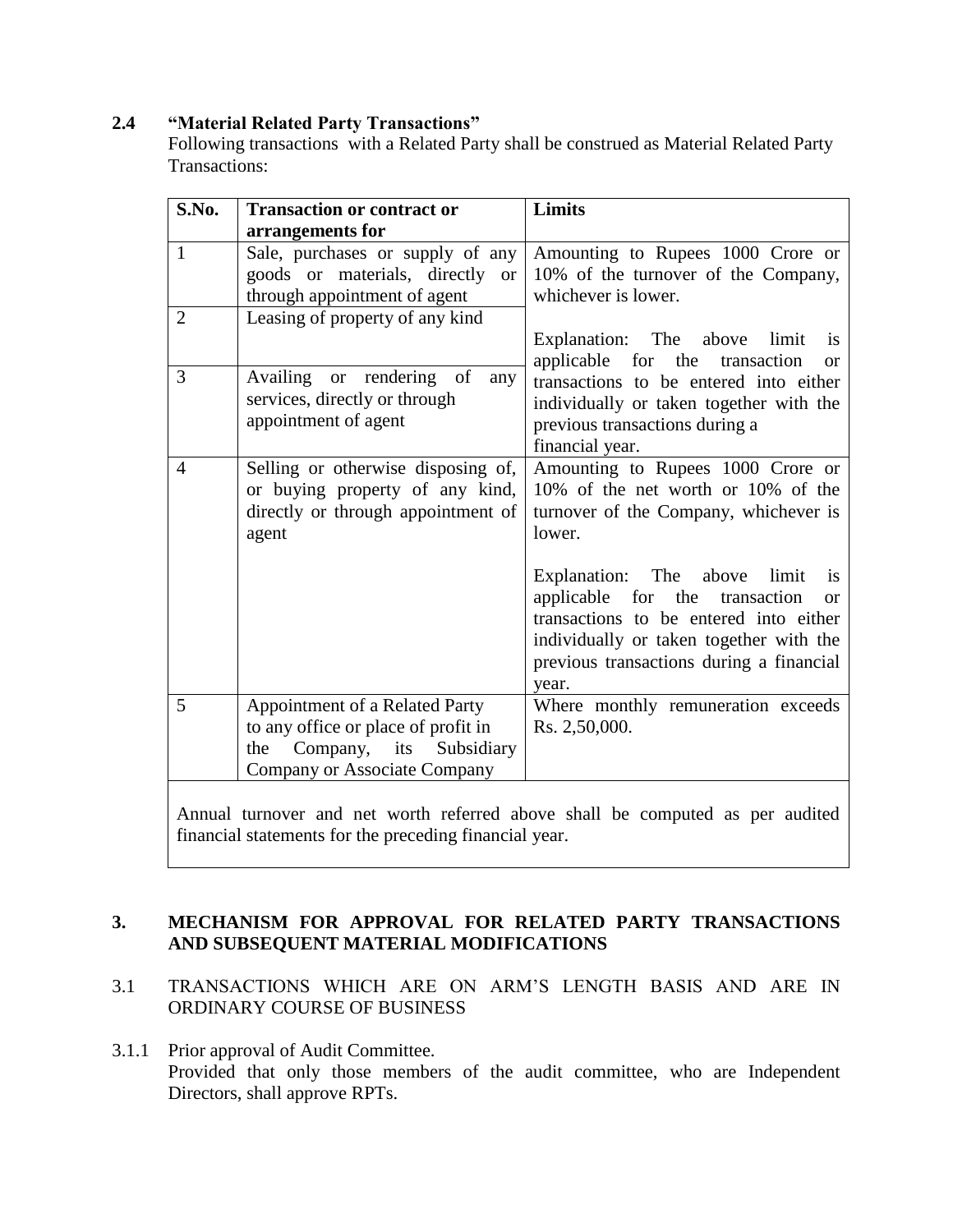3.1.2 Prior approval of shareholders by way of ordinary resolution if such RPTs are "Material Related Party Transactions" as defined above.

#### 3.2 TRANSACTIONS WHICH ARE EITHER NOT ON ARM'S LENGTH BASIS AND/ OR NOT IN ORDINARY COURSE OF BUSINESS

3.2.1 Recommendation of Audit Committee prior to the transaction.

(a) Provided that only those members of the audit committee, who are Independent Directors, shall recommend RPTs.

(b) Prior approval of Board of Directors.

(c) Prior approval of shareholders by way of ordinary resolution if such RPTs are "Material Related Party Transactions" as defined above.

#### **4. OMNIBUS APPROVAL BY AUDIT COMMITTEE**

- 4.1 The Audit Committee may grant omnibus approval for RPTs proposed to be entered into by the Company subject to the following conditions:
- 4.1.1 The Audit Committee shall lay down the criteria for granting the omnibus approval in line with this Policy and such approval shall be applicable in respect of transactions which are repetitive in nature.
- 4.1.2 The Audit Committee shall satisfy itself the need for such omnibus approval and that such approval is in the interest of the Company;
- 4.1.3 Such omnibus approval shall specify:
- 4.1.3.1 the name/s of the related party, nature of transaction, period of transaction, maximum amount of transaction that can be entered into;
- 4.1.3.2 the indicative base price / current contracted price and the formula for variation in the price if any; and
- 4.1.3.3such other conditions as the Audit Committee may deem fit.
- 4.1.3.4Provided that where the need for Related Party Transaction cannot be foreseen and aforesaid details are not available,
- 4.1.3.5Audit Committee may grant omnibus approval for such transactions subject to their value not exceeding Rs.1 crore per transaction.
- 4.1.3.6 Audit Committee shall review, at least on a quarterly basis, the details of RPTs entered into by the Company pursuant to each of the omnibus approval given.
- 4.1.3.7 Such omnibus approvals shall be valid for a period not exceeding one financial year and shall require fresh approval after the expiry of such financial year.

## **5. TRANSACTIONS TO WHICH SUBSIDIARY OF THE COMPANY IS A PARTY BUT THE COMPANY IS NOT A PARTY**

5.1 Prior approval of Audit Committee if the value of such transaction whether entered into individually or taken together with previous transactions during a financial year exceeds 10% of the annual standalone turnover, as per the last audited financial statements of the subsidiary.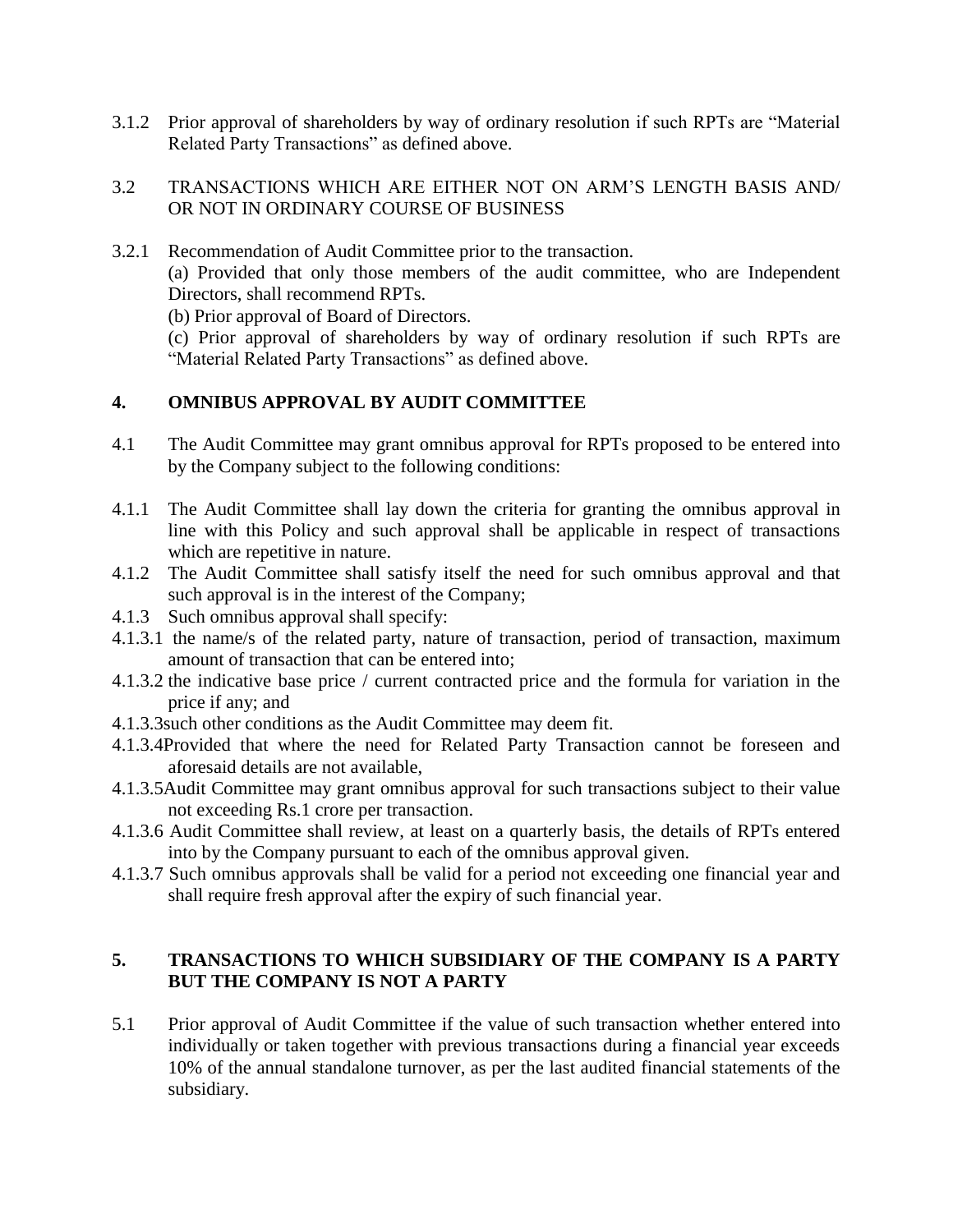## **6. PROCEDURE TO BE FOLLOWED FOR RELATED PARTY TRANSACTIONS**

- 6.1 The Compliance officer shall identify the related party (ies), as applicable from time to time on annual basis and; as and when there is any changes in related party(ies) and circulate the same to all the departments of the Company.
- 6.2 The Director/ KMP/ Related Party shall bring to the notice of Compliance Officer of any transactions to be entered by the related party with the Company.
- 6.3 The concerned departments shall approach Compliance Officer before entering into any transactions with Related Party(ies) along with the details of the transactions to be entered.
- 6.4 After receipt of the notice, the compliance officer shall make sure that the transactions to be entered is as per the policy on RPTs approved by the Board and also verify the approval sought for such transaction by the Audit Committee /Board/ Shareholders, as applicable.
- 6.5 If the transaction to be entered is already approved by the Audit Committee/ Board/ shareholder, as applicable and if it is within the limit of approval then the compliance officer shall inform the respective department of the same and allow the transaction to proceed.
- 6.6 If the transaction proposed to be entered with related party is not already approved by the Audit Committee /Board /Shareholders then the Compliance officer shall take necessary steps for prior approval of the transactions.
- 6.7 Any RPTs approved by the Audit Committee/ Board / Shareholders shall be informed to the concerned departments specifying the limit of approval.

## **7. RESTRICTIONS ON PARTICIPATION BY INTERESTED DIRECTOR IN THE AUDIT COMMITTEE/ BOARD MEETING**

7.1 Where any director is interested in any contract or arrangement with a Related Party, such director shall not be present at the meeting during discussions on the subject matter of the resolution relating to such contract or arrangement.

#### **8. VOTING BY RELATED PARTIES**

8.1 No related party shall vote to approve RPTs requiring Shareholders' approval, irrespective of whether the entity is a related party to the particular transaction or not.

#### **9. RATIFICATION OF RELATED PARTY TRANSACTIONS**

- 9.1 Every contract or arrangement entered into with a related party shall be referred to in the Board's report to the Shareholders along with the justification for entering into such contract or arrangement.
- 9.2 If prior approval of the Audit Committee/ Board/ Shareholders for entering into a RPTs is not feasible owing to paucity of time and also other administrative inconvenience, then such RPTs shall be recommended by the Audit Committee for ratification to the Board/ Shareholders, if required, within 3 months of entering into the Related Party Transaction.